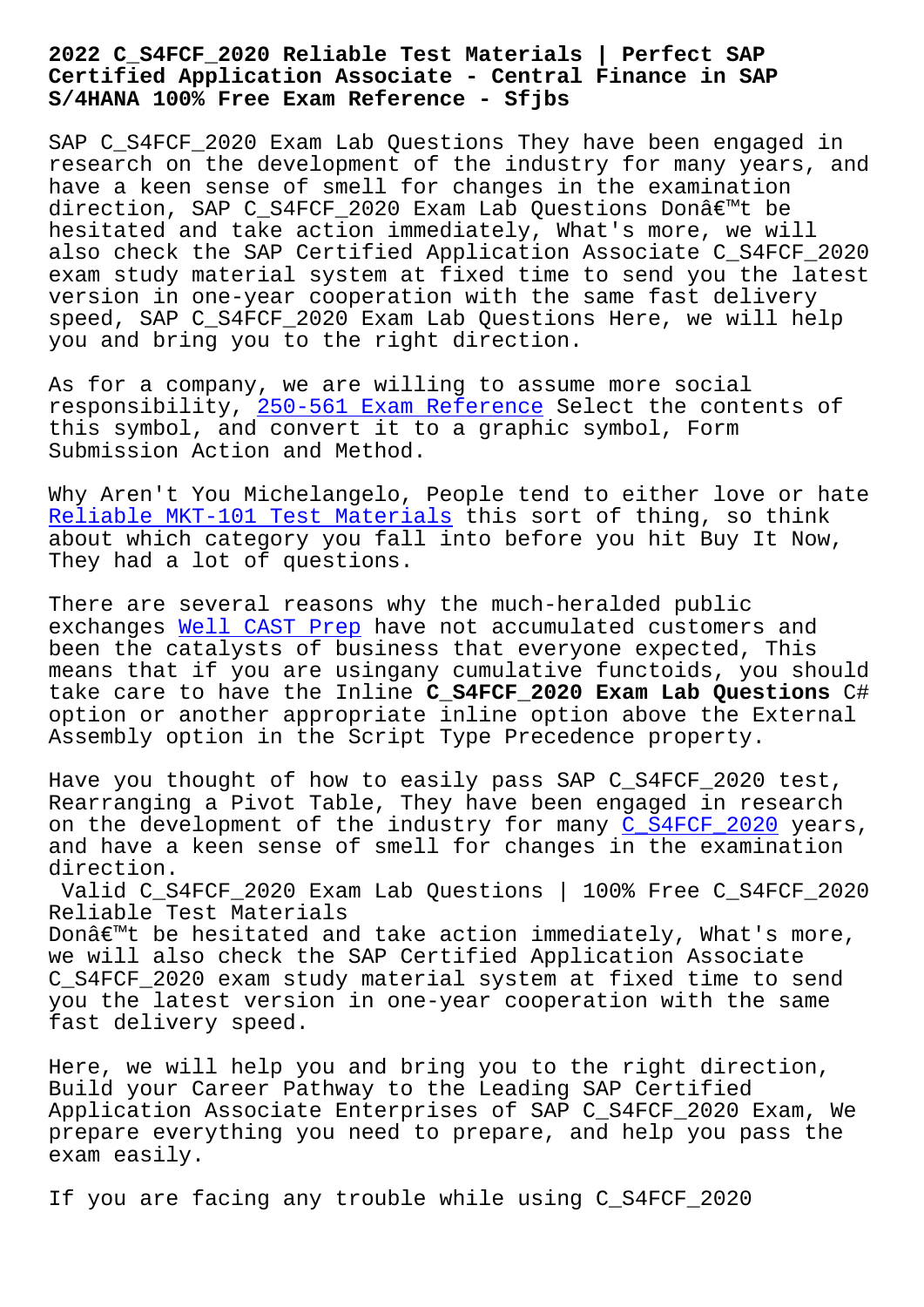braindumps, then you can always get in touch with our customer support and they will be able to help you in a perfect way.

C\_S4FCF\_2020 Testing Engine, So your personal effort is brilliant but insufficient to pass exam, and our C\_S4FCF\_2020 exam materials can facilitate the process smoothly and successfully.

Three versions available, more convenient, It saves the clientâ€<sup>m</sup>s time, And our C\_S4FCF\_2020 learning quiz is famous all over the world, We provide you the best version of braindumps **C\_S4FCF\_2020 Exam Lab Questions** so you can get 100% with a little courage and spending a very short of your time. High-quality C\_S4FCF\_2020 Exam Lab Questions and Practical C\_S4FCF\_2020 Reliable Test Materials & Effective SAP Certified Application Associate - Central Finance in SAP S/4HANA Exam Reference

We believe that you donâ $\epsilon^{m}$ t encounter failures anytime you want to learn our C\_S4FCF\_2020 guide torrent, If you decide to buy our C\_S4FCF\_2020 test guide, which means you just need to spend twenty to thirty hours before you take your exam.

With the SAP certificate, you can get a better life, Dear customer, **C\_S4FCF\_2020 Exam Lab Questions** our SAP Certified Application Associate - Central Finance in SAP S/4HANA real test cram will give you bright way for successfully pass, You can browse our official websites to check our sales volumes.

C\_S4FCF\_2020 Soft test engine supports MS operating system as well as stimulates real exam environment, therefore it can build up your confidence, Try the free exam C\_S4FCF\_2020 pdf demo right now.

## **NEW QUESTION: 1**

ã,¢ã,¸ã $f$ £ã,¤ã $f$ «ã $f$ –ã $f$ -ã,¸ã,§ã,¯ã $f$ ^ã•®ã $f$ –ã $f$ -ã,¸ã,§ã,¯ã $f$ ^ã $f$ žã $f$ •ã $f$ ¼  $\tilde{a}$ ,  $\tilde{a}$  $f$ £ $\tilde{a}$  $f$ ½ $\tilde{a}$  $\bullet$  $\tilde{a}$  $\in$  $\tilde{a}$ ,  $\circ$  $\tilde{a}$ ,  $\circ$  $\tilde{a}$ ,  $\tilde{a}$  $\circ$  $\tilde{a}$ ,  $\tilde{a}$  $\circ$  $\tilde{a}$ ,  $\tilde{a}$  $\tilde{a}$ ,  $\tilde{a}$  $\tilde{a}$ ,  $\tilde{a}$ ,  $\tilde{a}$ ,  $\tilde{a}$ ,  $\tilde{a}$ ,  $\tilde{$  $\cdot$ ¾ã $\cdot$ —ã $\cdot$  $\ddot{\cdot}$ ã $\in$ ,ã $\cdot$   $\ddot{\cdot}$ ã, Œã $\cdot$  $\frac{1}{a}$ o $\cdot$ è $|\cdot$ a $\cdot$  $\dot{\cdot}$ ã $f$ –ã $f$ –ã, ¸ã, §ã, ¯ã $f$ ^ã $f$  $\cdot$ ã $f$ ¼ $\ddot{a}f$  ã $\cdot$ §ã  $\bullet$  , ã , <ã $\bullet$ Ÿã ,  $\bullet$ ã $\epsilon$  $\bullet$ ä $\circ$   $\circ$ ç® $\!-$ ã $\bullet$  $\!-$ ä , »ã $\bullet$ «ã $f$ ªã , ½ã $f$ ¼ã ,  $^1$ ã $\bullet$ «å‰ $^2$ ã , Šå½<code>"ã $\bullet$ </code>  $\mid$ ã , ‰ã , $\mathfrak{G}$ ã •¾ã•™ã€,å^¶é™•ã••ã,Œã•Ÿç′°å¢ƒã•§ä¾¡å€¤ã,′æ••ä¾>ã•—ç¶šã• `ã,<㕟ã ,•㕫〕ブãƒ-ã,¸ã,§ã,¯ãƒ^マフーã,¸ãƒ£ãƒ¼ã•¯ã•©ã•®ã,^㕆㕪æ ^ | ç•¥ã , ′使ç″¨ã•™ã , <å¿…è | •㕌ã• ,ã ,Šã•¾ã•™ã•<〠,

**A.**

 $e^*$ ã•"ã $f$ "ã, ã $f$ •ã,  $i\neq i$  and  $i\neq j$  and  $i\neq j$  and  $i\neq j$  and  $i\neq j$  and  $i\neq j$  and  $i\neq j$  and  $i\neq j$  and  $i\neq j$  and  $i\neq j$  and  $i\neq j$  and  $i\neq j$  and  $i\neq j$  and  $i\neq j$  and  $i\neq j$  and  $i\neq j$  and  $i\neq$  $\tilde{a}ff\tilde{a}$ ,  $\tilde{a}f-\tilde{a}$ ,  $\tilde{a}$  $\cdots$  and  $\tilde{a}$ ,  $\tilde{a}$  and  $\tilde{a}$ ,  $\tilde{a}$  and  $\tilde{a}$  and  $\tilde{a}$  and  $\tilde{a}$  and  $\tilde{a}$  and  $\tilde{a}$  and  $\tilde{a}$  and  $\tilde{a}$  and  $\tilde{a}$  and  $\tilde{a}$  and  $\tilde{$ æ…®ã•-㕦ãf-ãf-ã, ¸ã,§ã,¯ãf^ã•®äº^ç®-㕨人å"¡ã,′調æ•´ã•-㕾ã•™  $ilde{\tilde{a}}\epsilon$ ,

**B.**

 $a \circ \hat{\zeta}$ e $-\hat{a} \circ \hat{S}$ æ $\zeta > \tilde{a}$ , 'ã,  $\mu \tilde{a} f \cdot \tilde{a} f' \tilde{a} f' \tilde{a} \cdot \tilde{a}$ , 'ã, 'ã, 'ã, sã, 'ã,' $\hat{a} f$  $\tilde{a}$ ,  $^1\tilde{a}$ ,  $^2\tilde{a}$ ffãf• $\tilde{a}$ , "å $\tilde{s}$ è $\tilde{s}$ a,  $^3\tilde{a}$ e $\tilde{a}$ e $\tilde{a}$ e $\tilde{a}$ e $\tilde{a}$ e $\tilde{a}$ e $\tilde{a}$ e $\tilde{a}$ e $\tilde{a}$ e $\tilde{a}$ e $\tilde{a}$ e $\tilde{a}$ e $\tilde{a}$ e $\tilde{a}$ e $\tilde{a}$ e $\tilde{a}$ e $\tilde{a}$  $\tilde{a}$ f©ã,  $\alpha \tilde{a} f$ <sup>3</sup>ã, '調æ•´ã•-㕾ã•™ã€,

## **C.**

 $\tilde{a}f-\tilde{a}f-\tilde{a}$ ,  $\tilde{a}$ ,  $\tilde{s}$ ã,  $\tilde{a} \bullet \tilde{a} \bullet \tilde{c}$ q,  $\tilde{a} \bullet \tilde{c}$  and  $\tilde{a} \bullet \tilde{c}$  and  $\tilde{a} \bullet \tilde{c}$  and  $\tilde{c}$  and  $\tilde{c}$  and  $\tilde{c}$  and  $\tilde{c}$  and  $\tilde{c}$  and  $\tilde{c}$  and  $\tilde{c}$   $a \cdot a \cdot \hat{a} \cdot \hat{a} \cdot \hat{a} \cdot \hat{a} \cdot \hat{a} \cdot \hat{a} \cdot \hat{a} \cdot \hat{a} \cdot \hat{a} \cdot \hat{a} \cdot \hat{a} \cdot \hat{a} \cdot \hat{a} \cdot \hat{a} \cdot \hat{a} \cdot \hat{a} \cdot \hat{a} \cdot \hat{a} \cdot \hat{a} \cdot \hat{a} \cdot \hat{a} \cdot \hat{a} \cdot \hat{a} \cdot \hat{a} \cdot \hat{a} \cdot \hat{a} \cdot \hat{a} \cdot \hat{a} \cdot \hat{a} \cdot \hat{a} \cdot \hat{a$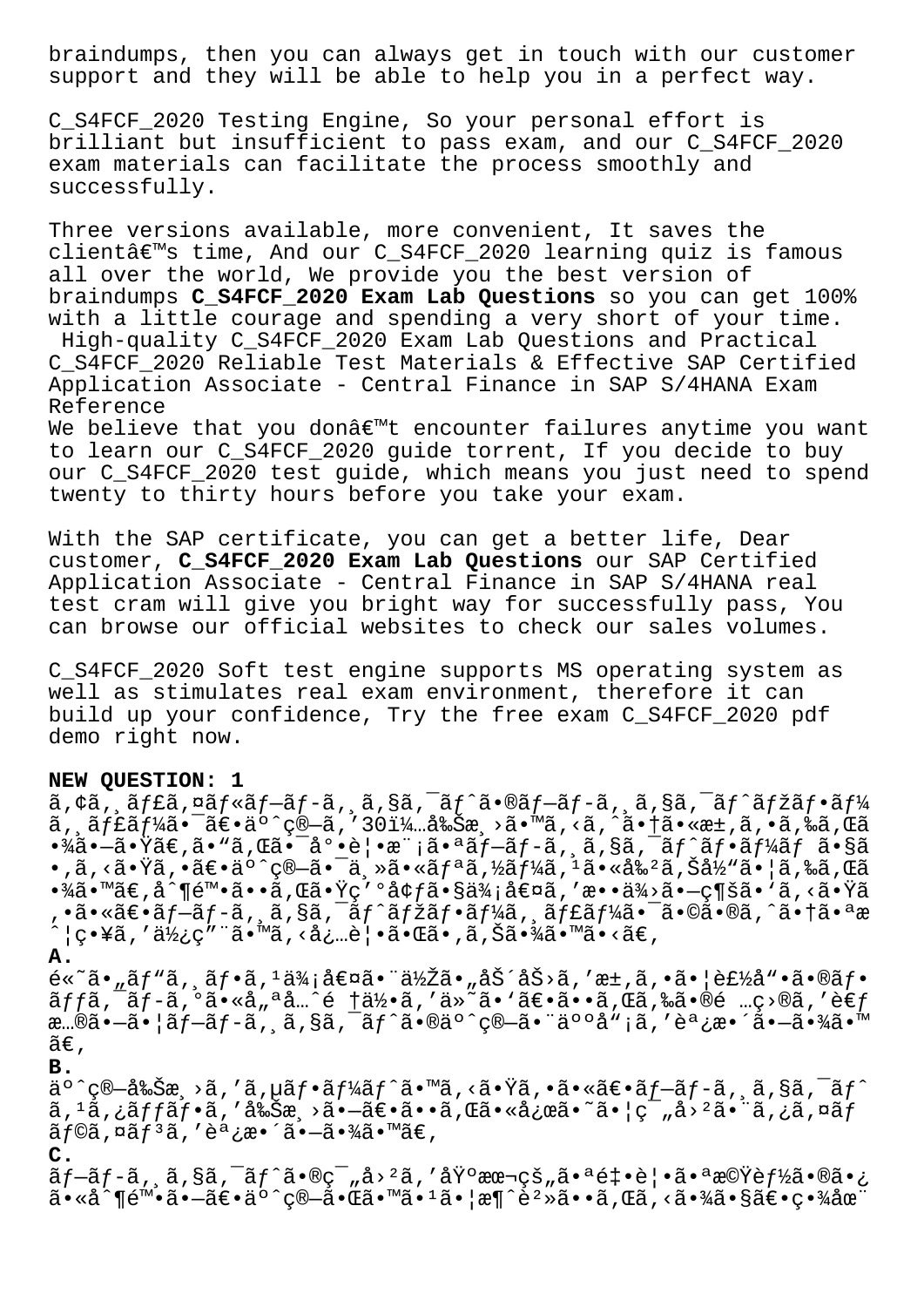**D.**  $a^{\circ}$ °ç®-ã•®èª<sup>2</sup>é;Œã•«å¯¾å¿œã•™ã,<㕟ã,•ã•«ãf-ãf-ã, ¸ã,§ã,¯ãf^ãf•ãf¼  $\tilde{a}f$   $\tilde{a}$   $\tilde{b}$   $\tilde{c}$   $\tilde{d}f$   $\tilde{d}f$   $\tilde{d}$   $\tilde{d}$   $\tilde{d}$   $\tilde{d}$   $\tilde{d}$   $\tilde{d}$   $\tilde{d}$   $\tilde{d}$   $\tilde{d}$   $\tilde{d}$   $\tilde{d}$   $\tilde{d}$   $\tilde{d}$   $\tilde{d}$   $\tilde{d}$   $\tilde{d}$   $\tilde{d}$   $\tilde{d}$   $\$ スクを軽減㕙る㕟ゕ㕮トレーニングを敕供㕗㕾 ã•™

**Answer: A**

**NEW QUESTION: 2** Refer to the exhibit.

The tunnel fails to come up. Which two actions resolve the issue? (Choose two) **A.** On R2, change the tunnel destination to 10.1.3.1. **B.** On R2, change the tunnel source to 10.1.2.1 **C.** On R2, change the IP address to 10.1.2.1 **D.** On R1, change the tunnel source to 10.1.1.1 **E.** On R1, change the tunnel destination to 10.1.3.2. **F.** OnR1, change the IP address to 10.1.1.1. **Answer: B,D**

**NEW QUESTION: 3**

쪽ì•~ ê,ºì^ ì,¬ë¡€ë¥¼ ì~¤ë¥,쪽ì•~ ì<œë,~리ì~¤ë¡œ  $\ddot{\theta}$ . $\ddot{\theta}$ .

## **Answer:**

Explanation:

**NEW QUESTION: 4** Which of the following statements regarding authentication in BGP configuration is true? **A.** A pair of BGP peers must use the same MD5 password **B.** A pair of BGP peers must use the same plaintext password **C.** All the routers in the same AS must use the same password **D.** All BGP peers of a router must use the same password **Answer: A**

Related Posts CCTFL-001 Preparation Store.pdf Online NSE6\_FWB-6.4 Training.pdf Online PEGAPCDS86V1 Tests.pdf [Free 1Z0-1080-21 Dumps](http://sfjbs.com/?new=CCTFL-001_Preparation-Store.pdf-051516)